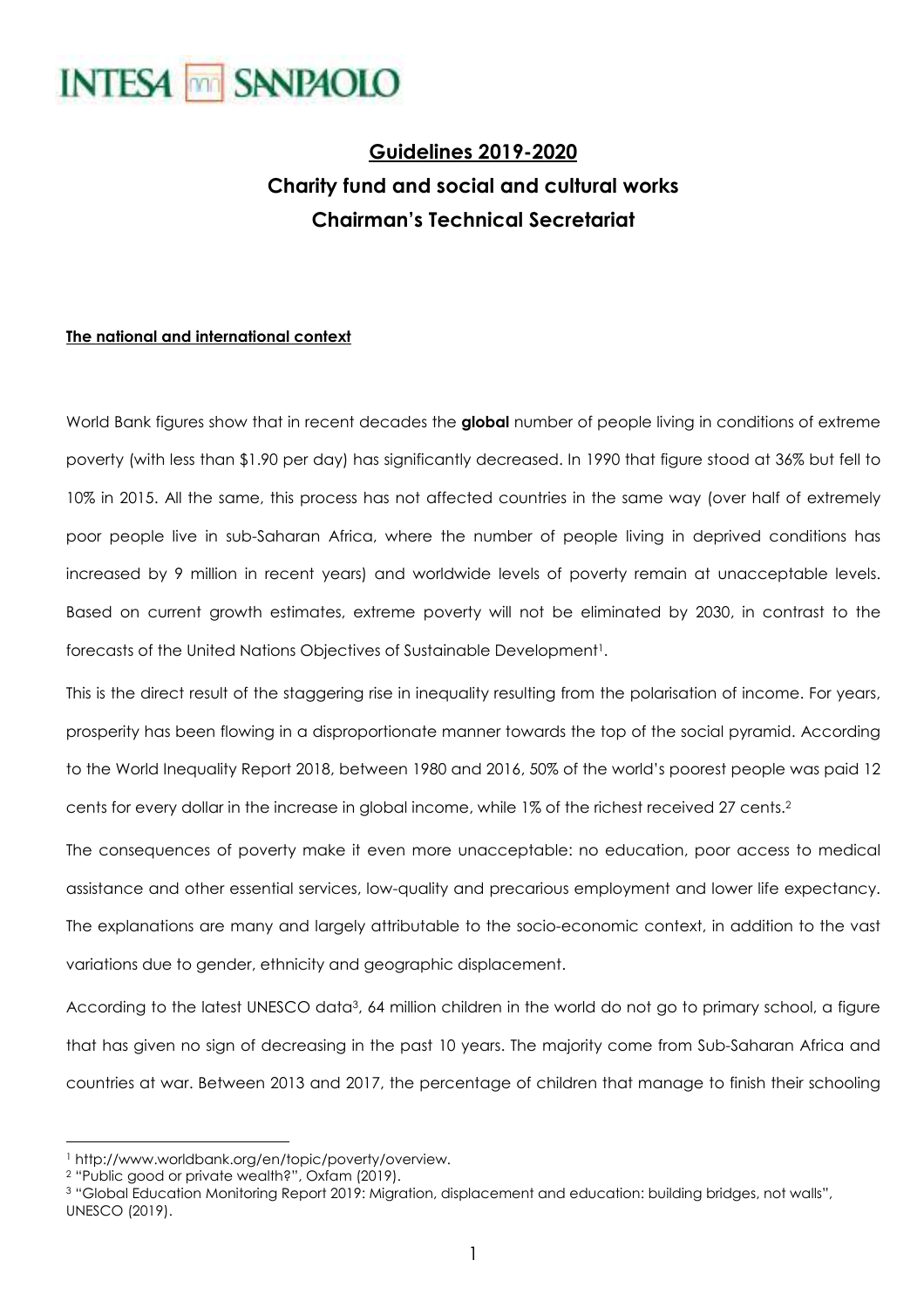### SANP<sub>4010</sub> **INTES4** mm

has fallen in relation to the increase in the level of teaching. 85% of primary school students, 73% first grade secondary students and only 49% of second-grade secondary students manage to complete their studies. 387 million children aged between 6 and 10 (56% of the world total) and 230 million teenagers (61% of the world total) do not have even a minimum level of literacy. Today, there are around 750 million illiterate

adults.

Concerning health<sup>4</sup>, less than half of the inhabitants of the planet receive the health care they need. In 2010, approximately 100 million people were classified as extremely poor following medical expenses that they could not afford. 13 million people die every year from heart diseases, chronic respiratory illnesses, diabetes and cancer, above all in countries with a medium or low income. Despite infant (up to 5 years) mortality being halved, falling from 93% in 1990 to 41% in 2016, 15,000 children die every day around the world. More than 150 million children under 5 years old are under-nourished or stunted.

**International trends reflected in Italy**. As described in the latest ASviS Report<sup>5</sup> - Italian alliance for sustainable development – that has monitored the achievement of the Objectives of Sustainable Development in Italy between 2010 and 2016, absolute and relative poverty (Objective 1) has worsened, with a high number of people in under-employed and seriously deprived families rising from 7.4% in 2010 to 12% in 2016. Objective 8 concerning Employment has also worsened: although it is true that in recent years employment has risen, the unemployment rate is still almost double pre-crisis levels and a part of the newly employed have fragmentary or precarious contracts. Unemployment figures have worsened as has the number of people aged between 15 and 29 who are Neither in Employment nor in Education or Training (Neet). Inequalities (Objective 10) have grown: there has been an increase not only in the divide between the rich and the poor, but above all in the number of families living in conditions of absolute poverty, due to the serious depression in Italy, especially the South. Although disposable income has improved since 2014, at the same time both the ratio between the income of the richer population and that of the poorer part and the percentage of people living in families with an available income 60% below the median have increased.

<sup>4</sup> "World Health Statistics 2018: Monitoring health for the SDGs", WHO (2018).

<sup>5</sup> "Italy and the Aims of Sustainable Growth", ASviS (2018).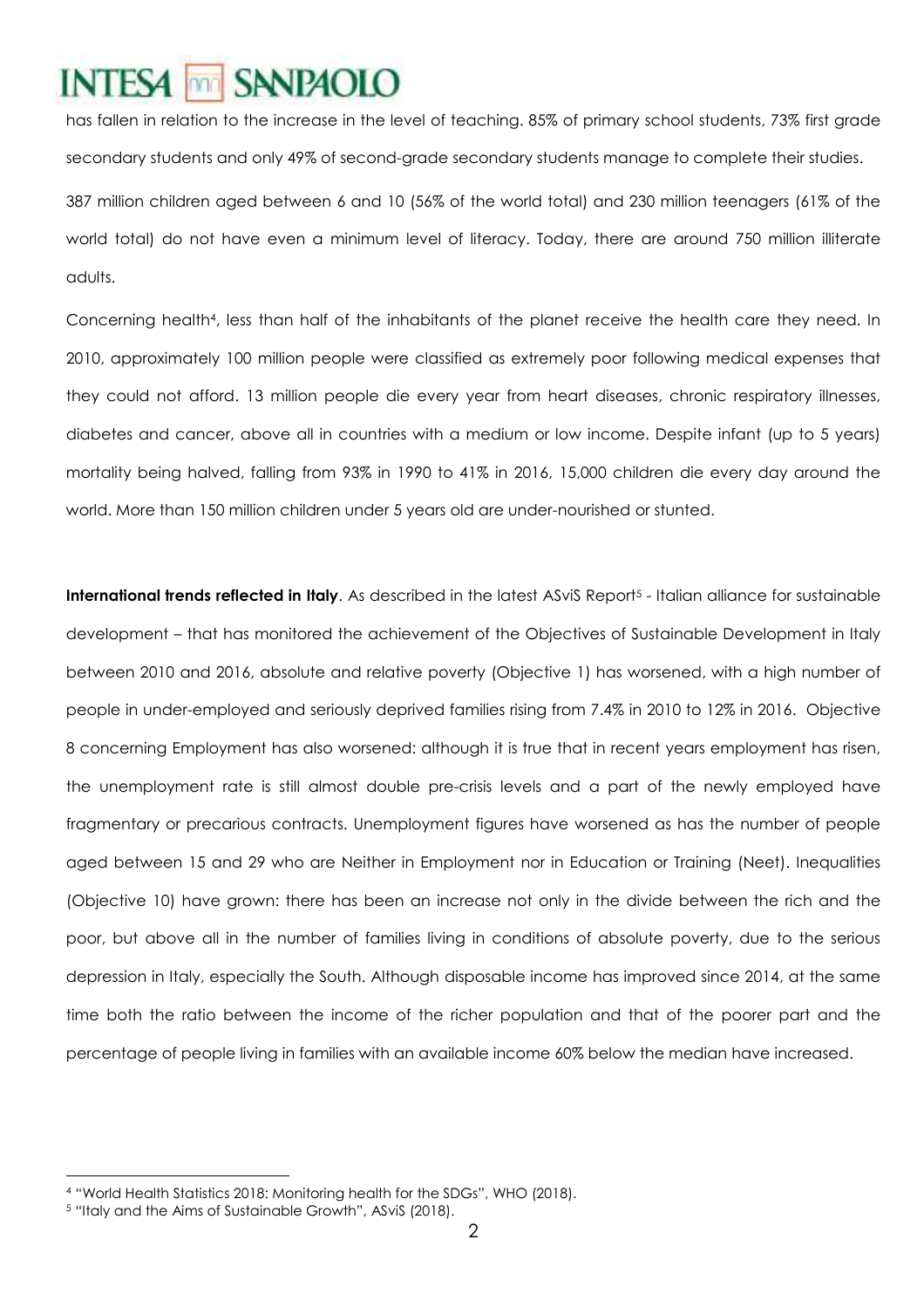### SANP<sub>4010</sub> **INTES4** mm

According to BES 2018<sup>6</sup>, in the past year, infant mortality rose, as did deaths among the elderly due to dementia and nervous illnesses (the latter higher than 2010). Early school or training leaving also rose (14% young people between 18 and 24) while the percentage of people between 25 and 64 with at least a diploma declined; in 2017, it was notably lower than the European average (60.9% and 77.5%, respectively). Compared to 2010, there was also a significant fall in the figures on infant school attendance, participation in cultural activities and the rise in the number of young people who neither work nor study. The number of jobless remains high, almost double European levels: in 2017 one woman out of four (24.6%) and about one man in six (17.6%) available for work was unemployed, compared to one worker in ten (10.7%) in the rest of Europe, where the gender difference is less marked. Workers with low educational qualifications are the most disadvantaged in terms of pay. With regard to economic well-being, the number of people in absolute poverty is rising and net average pro capita wealth is falling. In Italy, the ratio between total revenue held by the 20% of the population with high income and that available to the 20% of the population with lower income fell to 5.9, compared to a European average of 5.1. The average of people living in conditions of serious deprivation fell to 10.1% from 12.1% in 2016, but still remaining about 3.2% above the European average. The gap between European average employment, that describes the difficulties of gaining, and remaining, in work remains basically the same, albeit with a slight increase.

**With the 2019-2020 Guidelines, the Fund aims to contribute to replying to the above needs, without taking the place of the public sector, but putting itself forward as an integrator of the initiatives of non-profit organisations by supporting medium and small projects that are trying to resolve problems not sufficiently handled by traditional welfare tools**.

The Fund's activities in the 2019-2020 period will not only contribute to the **realisation of the social objectives of the Bank's Business Plan** but is also aimed at **aiding the achievement of the Objectives of Sustainable Growth set out in the United Nations 2030 Agenda.**

 $\overline{a}$ 6 "Il Benessere Equo e Sostenibile in Italia" (Equal and Sustainable Wealth in Italy), ISTAT (2018).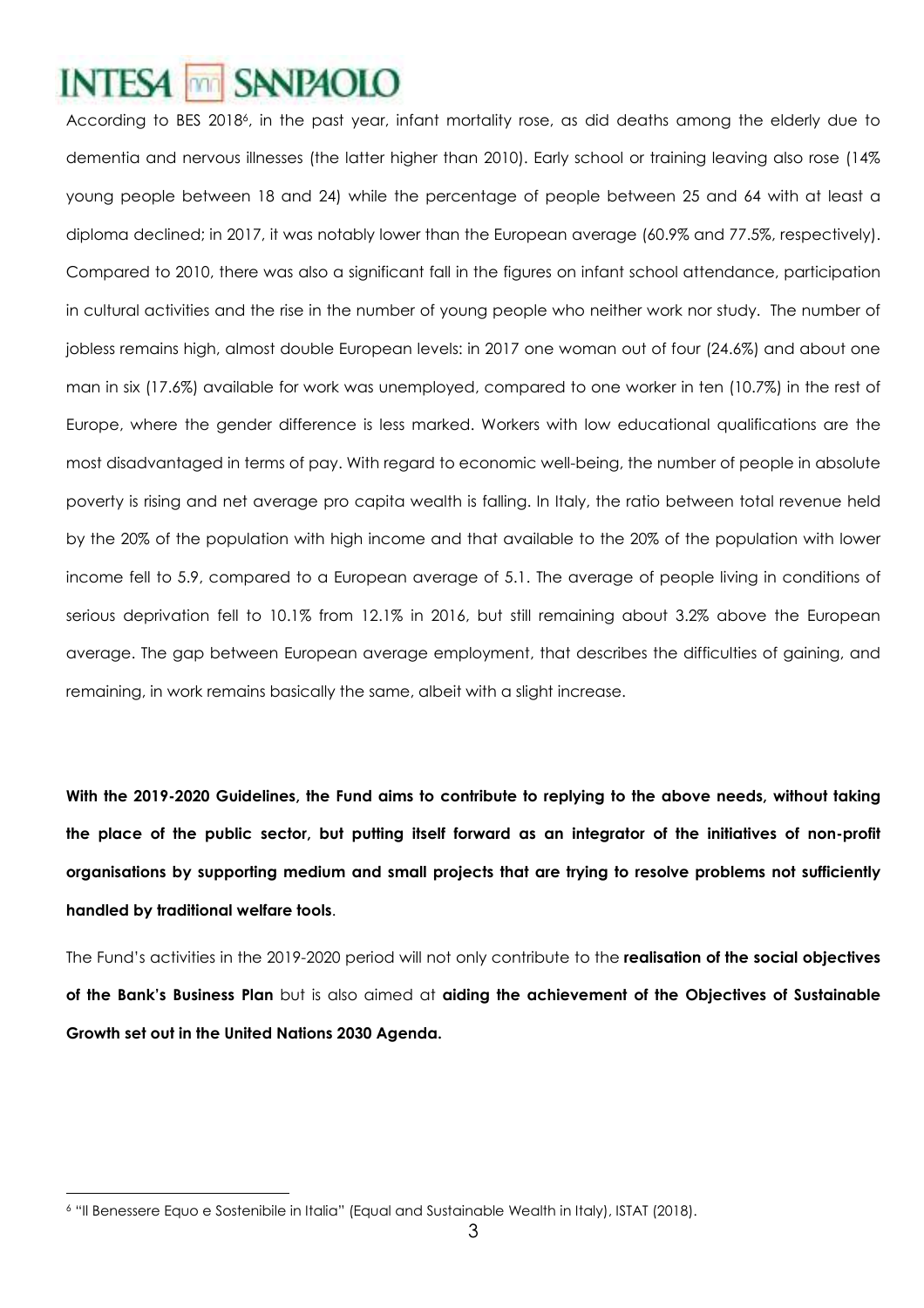#### **National actions**

Traditionally, the Fund concentrates the greater part of its resources in Italy to support the communities where Intesa Sanpaolo is present through its network branches.

The aims of the Fund are to guarantee a fair and adequate division of resources in the country; consequently, we will pay close attention to ensuring a proper geographical distribution (see: Annual Plan).

#### *1. Social*

For the period 2019-2020, activities will concentrate of the following especially important and urgent subjects:

- **i. Lack of educational opportunities and school dispersion**
- **ii. Violence against women and minors**
- **iii. Senile dementia**

#### *i. Educational poverty and school dispersion*

Educational poverty is the lack of access to fundamental learning skills to be able to grow and live in the modern world. It can be interpreted as the lack of development of "non-cognitive" skills such as motivation, self-esteem, hopes and dreams, communication, co-operation, empathy, inter-personal relations, and understanding oneself and the surrounding world, fundamental to an individual's cultural growth<sup>7</sup> and without which the possibility of school leaving and school dispersion can arise.

According to ISTAT data8 published in 2018 for the reporting of the United Nations Objectives for Sustainable Growth and referring to the 2015 PISA (*Programme for International Student Assessment*) tests, the average number of 15-year olds with an insufficient reading level is 20.9%, while in mathematics and science the average is 23.3%.

In this context, it is possible to identify the marked differences between the five Italian geographical macroareas (North-East, North-West, Centre, South, and Islands), that tend to prove the diversity of the efficiency of the school system in the various areas. The lowest percentage of students with poor levels were found in

<sup>7</sup> "Ending child educational poverty: where are we?", Save The Children (2016).

<sup>8</sup> "SDGs 2018 Report", ISTAT (2018).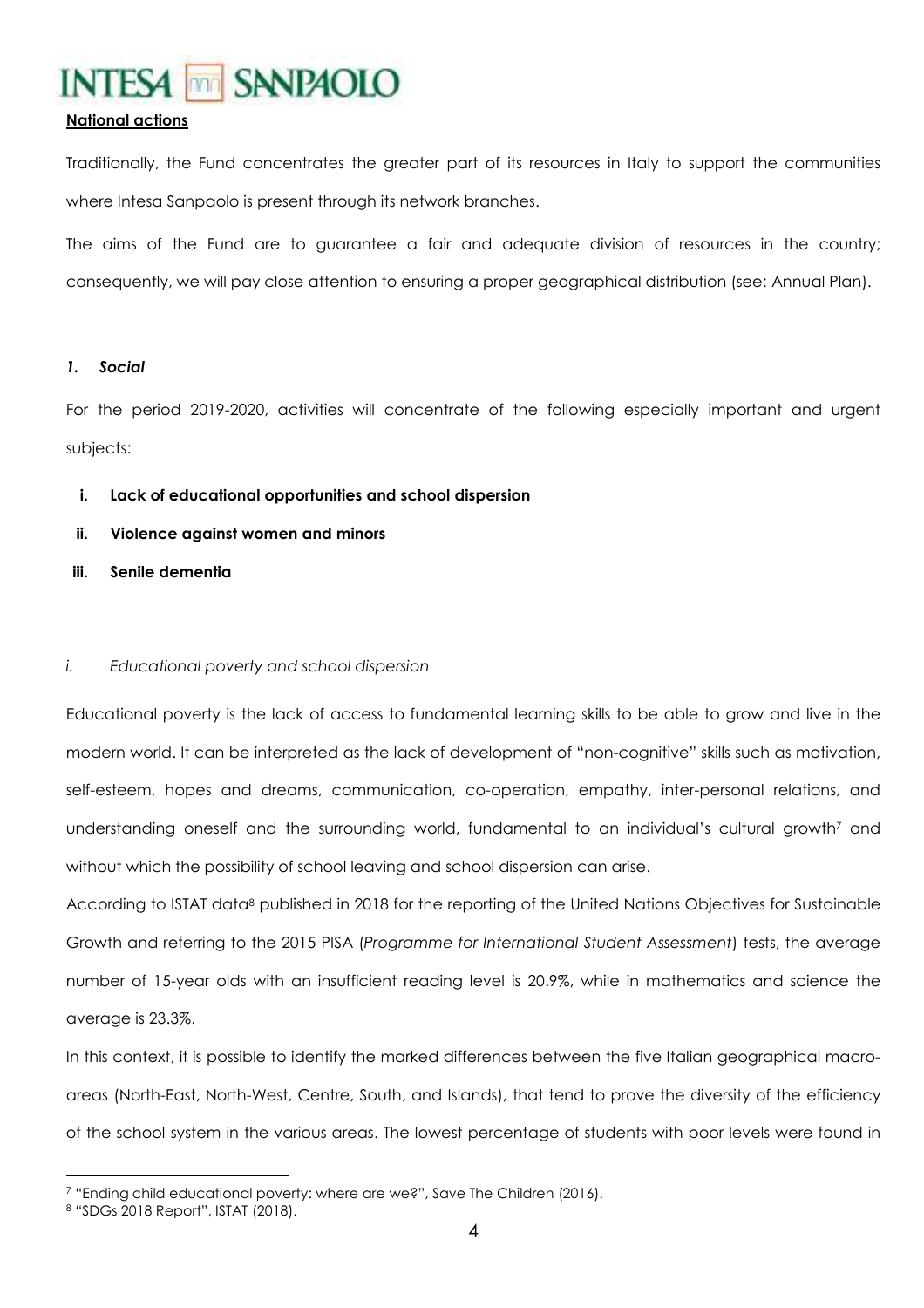the North-East (11% reading, 11.8% mathematics, and 10.4% sciences) and the North-West (15.1% reading, 17.6% mathematics, and 16% sciences). Central Italy, with percentages of 20.4% in reading, 20.1% in maths and 21.9% in sciences did not significantly deviate from the national average. The South and Islands are the regions with the highest level of students that do not meet the minimum requirements in reading/writing, mathematics and science (27.8% in reading, 29.9% in maths, and 32.8% in science in the South, and 32.8% reading/writing, 39.6% maths, and 41.4% sciences in the Islands).

The INVALSI 20189 report (results studied by the National Institution to evaluate the education and training system and consequently the same across Italy for all levels of education) shows that during the school career, between the Grade 2 and Grade 10 (primary school class 2 and secondary school class 2), the results of exam in Italian and mathematics in the macro-areas tend to diverge progressively and the percentage of children who do not acquire basic knowledge increases as the educational level rises<sup>10</sup>. In primary schools, the differences are limited and generally statistically insignificant, while in first grade thirdyear secondary classes, the average results in the macro-areas tend to diverge, consolidating the trend in second-year secondary schools. It seems evident that action is required throughout the academic career, starting for primary schools, to resolve this problem.

Educational poverty is a "hereditary" problem that sees children from families with social-economic problems more likely not to acquire basic abilities. However, this does not exclude minors from not particularly disadvantaged backgrounds but where there are relationship difficulties and cultural deficiencies by the parents or the legal guardian.

All the same, some children manage to engage in processes of resilience (in 2015 some 26%11 of students from the lower quarter of socio-economic classification) and escape from the educational disadvantage not only thanks to their potential but also their educational-formative environment. The quality teaching offered by schools, together with extra-curricular training, are particularly importance: pupils from economically handicapped families that attend schools with extra-curricular initiatives such as music

 $\overline{a}$ 9 "INVALSI 2018 test report", Invalsi (2018).

<sup>10</sup> Comparative data in INVALSI 2018 test results by school level.

<sup>11</sup> "Swimming against the current", Save The Children (2018).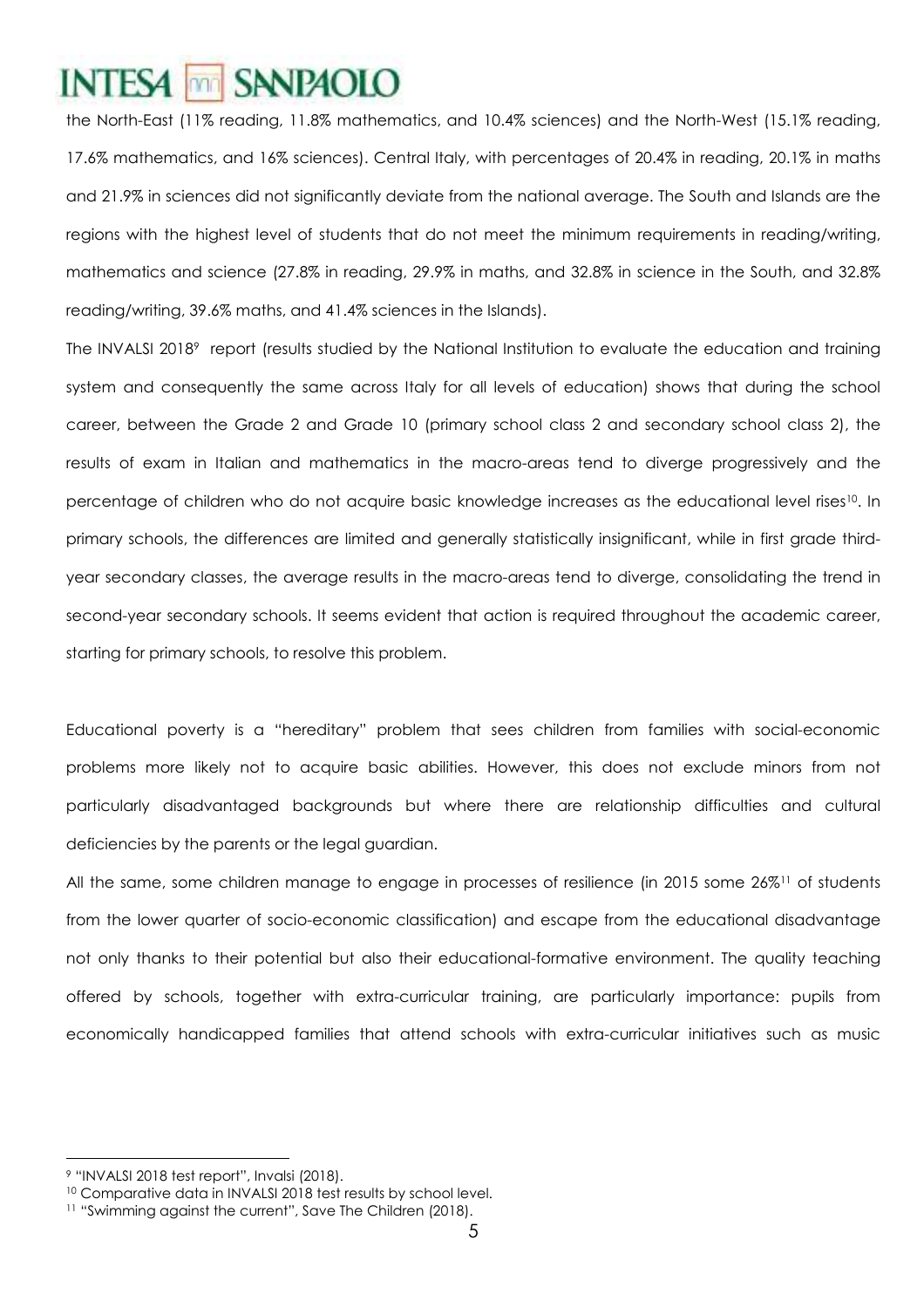laboratories, voluntary activities, sports and artistic or literary courses, are 127%12 more likely to be resilient, that is to improve themselves.

Premature abandoning of education – dropping out – is a phenomenon of educational poverty and one of the most serious problems afflicting not only schools but also the whole of Italian society. The term "Dropouts" refers to young people who leave the school and general education system without completing secondary school or the equivalent professional training. In general, the cause of this phenomenon is scholastic dispersion, that is the mix of processes giving rise to slowing-down, unpunctuality, irregular attendance or other prolonged interruptions to the school career.

Italy, with 14%13 (2017 figures) of school-leavers aged between 18 and 24, is the 4th country in the EU for the number of drop-outs and, despite the fall in the percentage from 2006, has not reached the "Europa 2020" objective of lowering the percentage to 10%. Statistically, premature leaving is more frequent among young people from under-privileged families. In this context, according to ISTAT14 data, there still exists a marked difference between the various regions, with a significantly higher percentage on Southern Italy (11.3% in the North, 10.7% in the Centre, and 18.5% in the South).

It is important to remember that abandonment of education does not have immediate repercussions only on personal formation but also on the future life conditions. Those with a low level of education are more likely to enter less stable or irregular employment and are more exposed to greater risk of social exclusion.

The Fund intends to support initiatives to deal with education poverty and early school leaving by minors through a number of actions, for example:

- strengthening and broadening the complementary/integrative educational offer (teaching aids for study, assistance in homework, tutoring), also adopting multi-service approaches (e.g. teaming educational and psychological/health services);
- setting up laboratories to promote motivation, or re-motivation to study, valorising abilities and propensities, reinforcing self-esteem and activating resilience;
- organising school camps, training activities, seminars and out-of-school cultural courses;

 $\overline{a}$ <sup>12</sup> "Swimming against the current", Save The Children (2018).

<sup>13</sup> "Early leavers from education", Eurostat table (2017) https://ec.europa.eu/eurostat/statistics-

explained/index.php?title=File:Early\_leavers\_from\_education\_and\_training,\_young\_men,\_2007\_and\_2017\_(%25\_of\_youn g\_men\_aged\_18-24)\_ET18.png.

<sup>14 &</sup>quot;Population education levels and job incomes: main indicators", ISTAT (2018).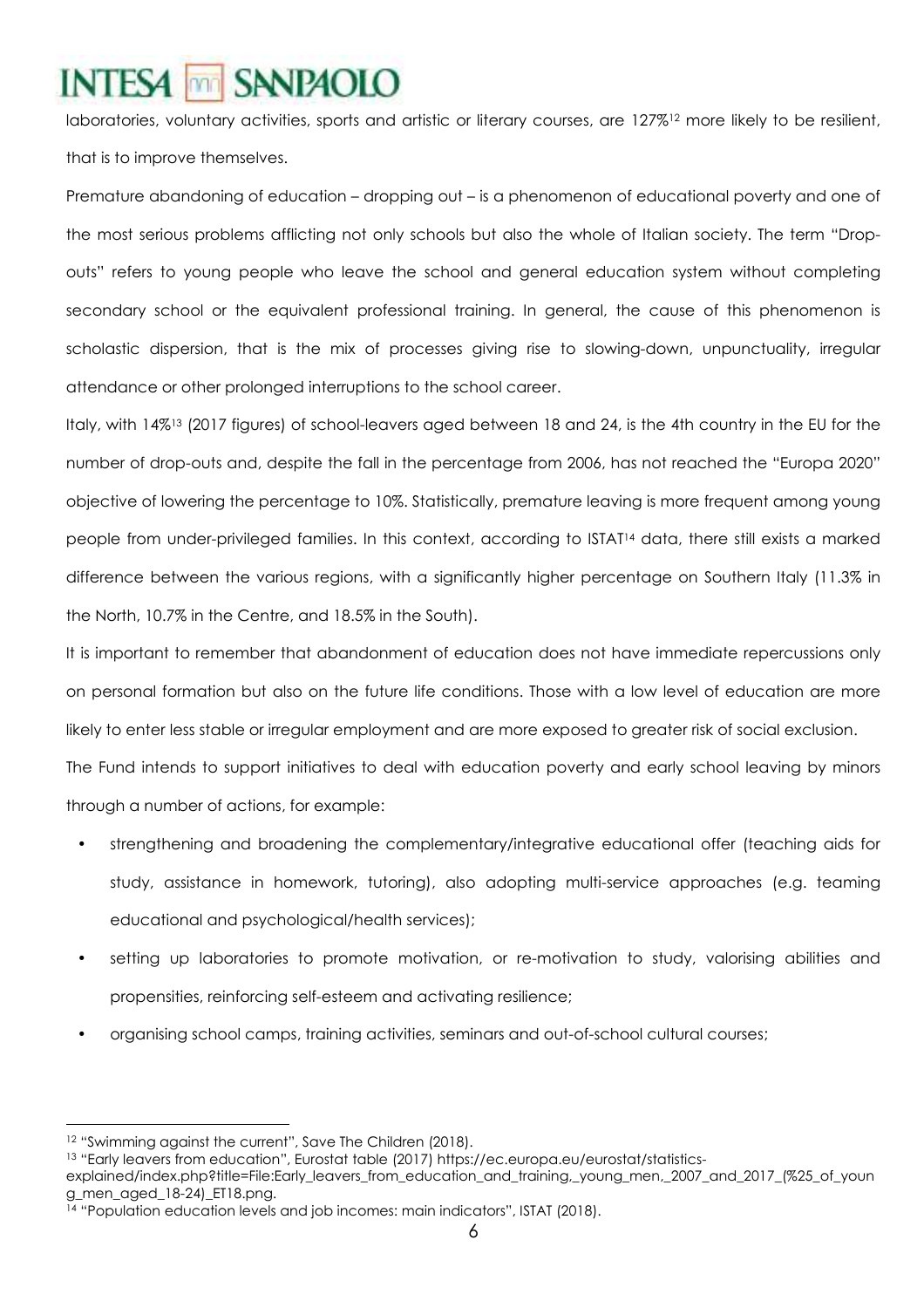- guaranteeing support to educational centres for minors at the greatest risk of dispersion, with particular attention to areas where the phenomenon is most common;
- creating "listening" spaces to help young people to identify and deal with any psychological and relational problems;
- organising meetings and refresher course for teachers to restore motivation and provide information on techniques necessary to deal with the problems of classes and individual students;
- actively involving families in school life and offering parental guidance, also by creating parent groups, with initiatives aimed at fostering school-family dialogue and family-child inter-action; meetings to illustrate what the school is offering; promoting educational activities.

#### *ii. Violence against women and minors*

The definition of "gender-motivated violence against women" today covers a broad spectrum, from "femicide", persecution ("stalking") to domestic cruelty and sexual violence.

In Italy, violence against women is widespread and, in many ways, hidden. A reading of the available information shows that violence against women has no temporal limits. What is different today is a renewed recognition of the equality of the sexes, even if, in comparison to the previous ISTAT report (2006), the percentage of women registering complaints has risen from 6.7% to 11.8%, there is still a lot to be done: it is estimated that some 6.8 million women have suffered some sort of physical or sexual violence15.

Although the number of murders has fallen nationally, the percentage of female victims is unchanged: in 2016 murders of women made up 73% of the total, while in September 2017 the figure was 71%<sup>16</sup>, that is 61 women out of a total of 86 homicides. 31 cases out of 61 recorded have been sociologically classified as "femicide, that is the killing of a woman by a man in an act of extreme provocation<sup>17</sup>. Although there has been a significant fall in cases of persecution (*stalking*), in the first nine months of 2017 cases of female victims of this type of crime made up 72.60%18 of the total, substantially unchanged over recent years. With

 $\overline{a}$ <sup>15</sup> "Violence against women inside and outside the family", ISTAT (2014).

<sup>16</sup> Parliamentary commission on femicide and all forms of violence – hearing of Senator Marco Minniti (8 November 2017).

<sup>17 &</sup>quot;... this is NOT LOVE", State Police (2017).

<sup>18 &</sup>quot;... this is NOT LOVE", State Police (2017).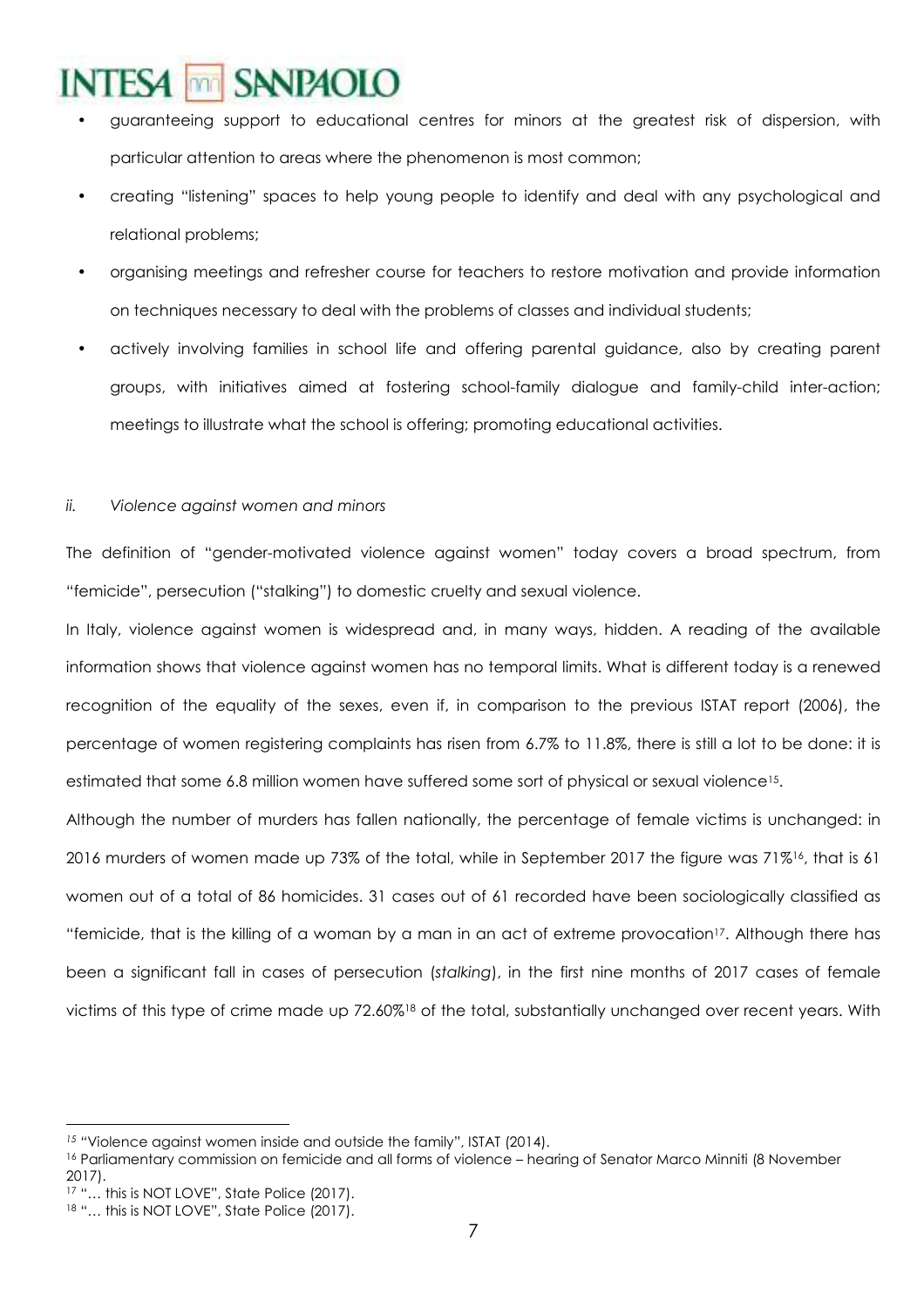regard to domestic abuse, in 2017 80% of cases involved women, while, in cases of sexual attacks, 80% of the victims were women<sup>19</sup>.

Another phenomenon related to violence is sexual harassment. An estimated 8.8 million women (43.6%) between 14 and 65 have suffered some form of sexual harassment20: stalking, flashing, obscene telephone calls, verbal and physical abuse and harassment via social networks. The perpetrators of sexual abuse are prevalently men: 97% for female victims and 85.4% for male victims. In the workplace, an estimated 1.4 million women have been subjected to physical harassment or sexual blackmail; in 1.1 million cases, this was either to be given a job, keep the job or be promoted.

With regard to violence against children, it is estimated that over 91 thousand minors are maltreated in Italy21; out of every thousand children in the charge of Social Services, around 200 are in treatment for abuse. The number of minors being treated for abuse, out of the total number being cared for by Social Services, is highest in the South and Centre – 273.7% and 259.9 respectively for every thousand children treated – compared to 155.7 cases in the North. More in general, in terms of the total resident child population, the prevalence of abuse occurs in the Centre and North compared to the South. In fact, in the Centre, 11.6 out of 1,000 inhabitants are in care for abuse, while the number falls to 9.8 per thousand in the North and 8.4 per thousand in the South.

A less-known facet of violence against women and minors is assisted inter-family abuse, that consists of any type of maltreatment carried out through acts of physical, verbal, psychological, sexual, economic and violence or persecution perpetrated by responsible figures or other emotionally significant people caring for a child or an adolescent22. The phenomenon of assisted violence is the most commonly recorded after material or emotional negligence approximately 1 in 5 of maltreated children is a witness to domestic violence.

Some, non-exhaustive, examples of the charity Fund's actions to prevent and fight against violence are:

- support to aid and reception centres (refugee structures and acceptance areas);
- support to anti-violence desks;

<sup>19</sup> Parliamentary commission on femicide and all forms of violence – hearing of Senator Marco Minniti (8 November 2017).

<sup>20</sup> "Sexual harassment and blackmail in the workplace", ISTAT (2018).

<sup>21</sup> "National survey of maltreatment of children and adolescents in Italy", CISMAI (2015).

<sup>22</sup> "Minimum requirements for actions in cases of assisted violence and abuse of mothers", CISMAI (2017).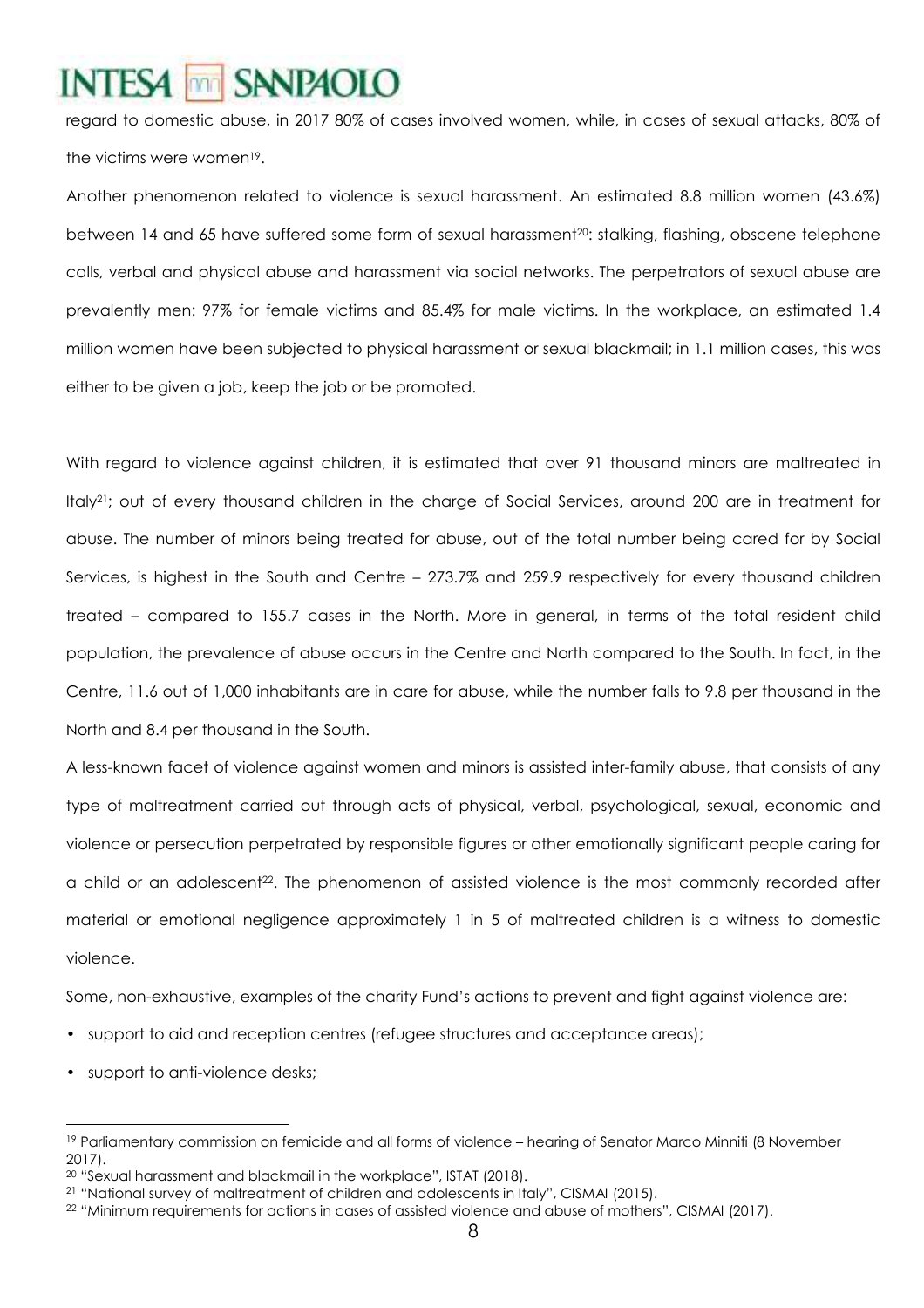### **SANPAOLO INTESA** m

- psychology and/or legal courses for victims;
- courses facilitating residents' working (choice of employment, training, etc.) and/or living autonomy residential;
- laboratory activities useful to the development of self-esteem and business acumen on the part of the victims;
- projects to help child victims of assisted violence (scholastic and psychological support, etc.);
- projects for the social recovery and re-entry of perpetrators of violence;
- training programmes for operators and volunteer workers;
- awareness programmes in schools;
- courses on emotional education;
- educational programmes to overcome stereotypes;
- information programmes on violence.

#### *iii. Senile dementia*

Dementia is a chronic-degenerative disease consisting in a progressive degeneration of cognitive abilities, behavioural disturbance problems and functional problems that cause the sufferers to lose their autonomy and self-sufficiency, often with serious consequences for family members that have to provide continuous support.

Defined by the WHO as "world priority for public health" in 2012, dementia seems to be increasing in the world: in 2010, 35.6 million cases were recorded, estimated to double by 2030 and exceeding 100 million by 2050, reaching 7.7 million new cases each year and an average survival rate, after diagnosis, of a maximum 8 years. At present, there are an estimated 47 million in the world, with an overall management cost of 800 billion dollars<sup>23</sup>.

As the main risk factor for dementia is known to be old-age, countries with as high life expectancy are naturally more exposed to this type of illness: in Italy, life expectancy is 65 years, higher than the European average (18.9 years more for Italian men, against the EU average of17.9, and 22.2 for Italian women, compared to the 21.2 EU average), while in terms of quality of life (considering years remaining for good

<sup>23</sup> "World Alzheimer Report 2015", (2015).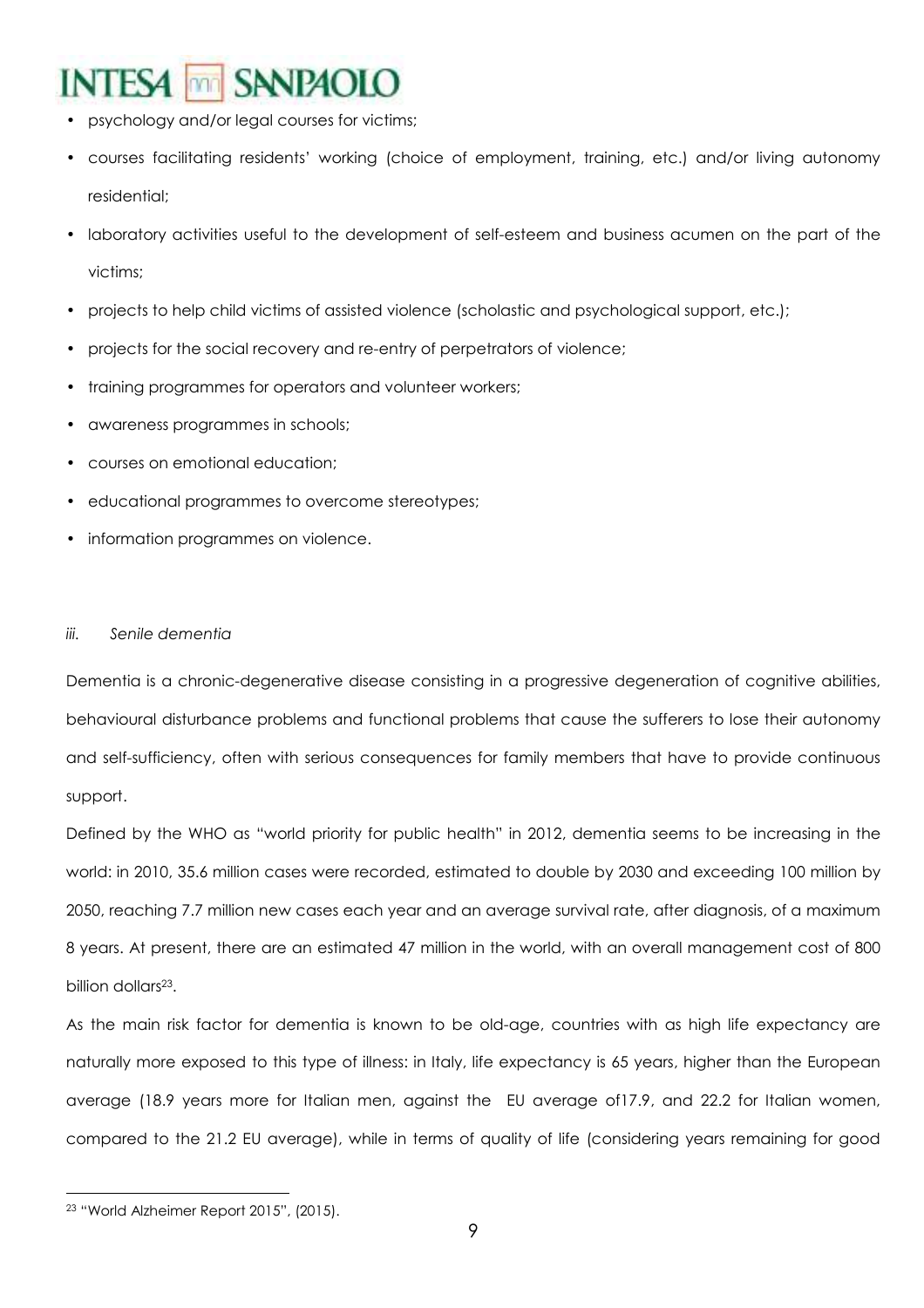health and personal autonomy), Italy is below the EU average, suggesting that the risk of dementia among the aged exists and has important social implications.

In 2015 (the last available figure), there were 13.4 million over 65s, making up some 22% of the population24. To date, over one million cases of dementia have been recorded in Italy ( 4.7% of the entire aged population, of which 60% were afflicted by Alzheimer's Disease): an estimated three million people are involved in helping them (including directly and indirectly friends and relations).25 The mortality rate linked to dementia and nervous illness in people over 75 has risen constantly between 2004 and 2015 in Italy, recording in the last analysed year 3.2 deaths out of 1,000 (compared to 2.7 in the previous year)<sup>26</sup>. The economic consequences of this scenario, in the specific case of Alzheimer's, are an annual cost of over €70,000, including of costs met by the national health service, family members and indirect expenses (e.g., assistance from care-givers or the lack of patients' employment income). The cost for Italy therefore amounts to more than 11 billion euro per annum27.

The urgent need to find ways to confront the phenomenon is therefore a priority. A non-exhaustive list of examples of sustainable projects include:

- supporting preventive actions: considering the limited efficiency of available pharmacological treatment, there is a growing interest in the discovery and use of alternative approaches that act on modifiable factors (principally relating to life styles) that have a satisfactory clinical benefit and fight against and prevent the illness;
- developing integrated, continuative programmes of assistance (case management): putting the patient on a cure studied by a clinical doctor or a specialist centre that, with the patient's cooperation, outlines therapy the involves the patient also in the various structures (like the reference hospital, the RSA (company union representative), outpatient services and home care, day centres) to render the therapy constant and facilitate the work of the care-givers (improving the quality of the life of both the patient and the families involved)<sup>28</sup>;

<sup>24</sup> ISTAT, (2015).

<sup>25</sup> "Alzheimer's Disease", Salute.gov.it, (2017).

<sup>26</sup> "BES Report 2018", ISTAT (2018).

<sup>27</sup> "CENSIS-AIMA Report" (2016).

<sup>28</sup> "World Alzheimer Report 2016" (2016).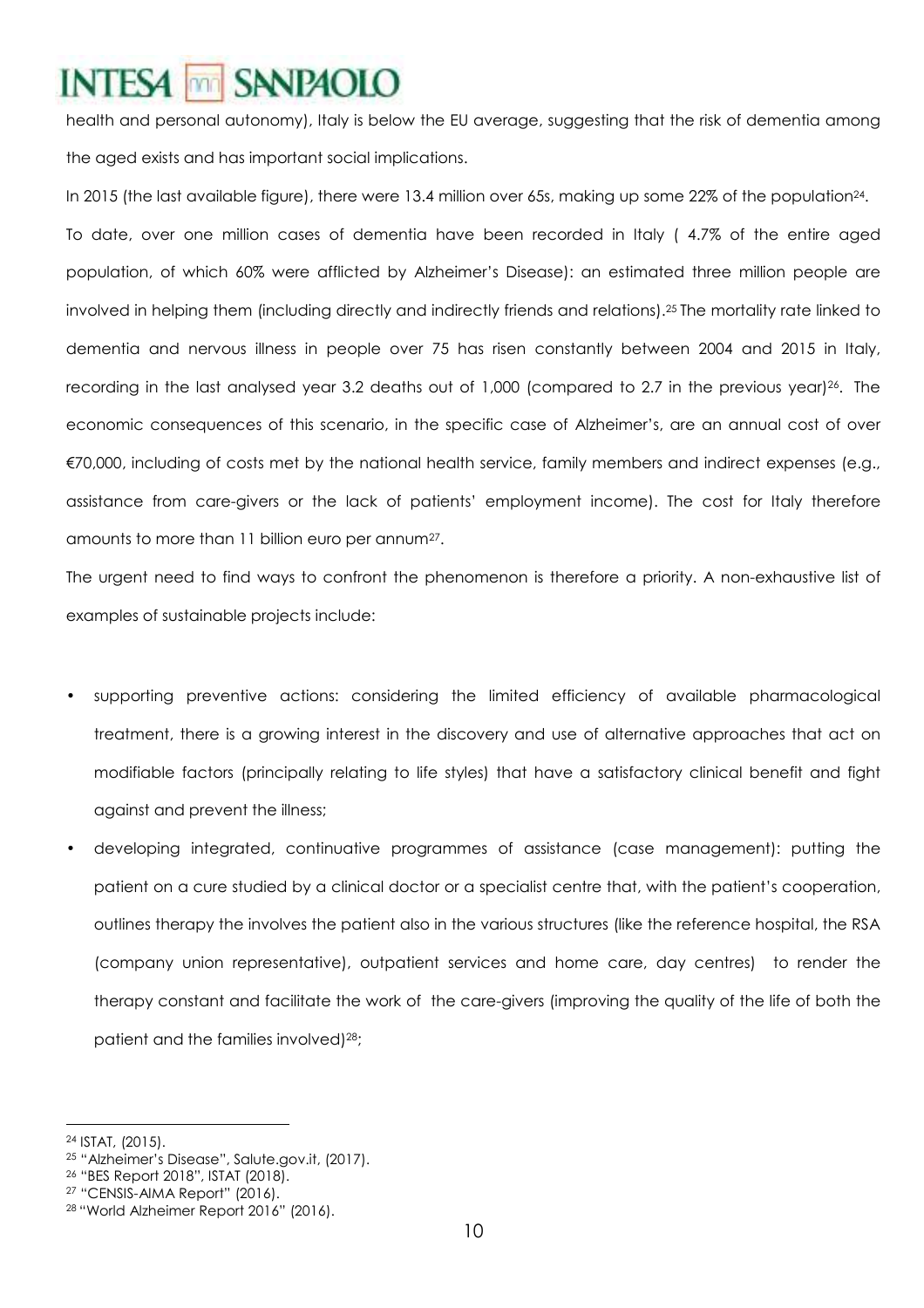### SANP<sub>4</sub>OLO **NTESA** Ima

supporting innovative projects: especial attention will be paid to the realisation of innovative inclusion projects (e.g. the "Dementia Friendly Communities": urban areas studied to help the elderly suffering from dementia in carrying out everyday activities, or the "Cafè Alzheimer", protected public places, open also to family members, where it is possible to chat, share a meal or just pass the time).

\*\*\*

At the same time as allocating significant resources to the above activities, the Fund is always open to other initiatives, such as:

#### • **Occupational training and entering employment as a means for social inclusion**

To give some examples, the Fund's assistance is given to directional, formation, apprenticeship, and professional training for those still not in the work market, with particular attention to NEETs; motivation, redirecting and exploiting the abilities of those leaving, or shut out, from the labour market; inclusion of delicate subjects.

#### • **Health poverty**

The Fund's support to the health industry can be exemplified by the support of the collection and distribution of medicines, clinics for free or cheap health assistance, assistance for particularly disadvantaged patients in health centres or at home, recreational activities and psychological support in hospital wards, and support groups and meetings for the families of the patients.

#### • **Physical and intellective disabilities**

The Fund's support activities in this area aims to facilitate full access to physical, social, economic and cultural environments for disabled people and offer support to their families through, for example: rehabilitation projects, to help autonomy and mobility, school support, entering the job market; expressional laboratories, recreational activities and holidays; creating support networks and tools to guide and facilitate access to services; promoting the training of professionals working with the disabled.

• **Inclusive amateur sport, only at the level of territorial donations** (requests of up to 5,000 euro): small projects using sport to promote tolerance and respect and the acceptance of fragile, excluded or disadvantaged people. Donations to general sporting activities for children and adults are not covered.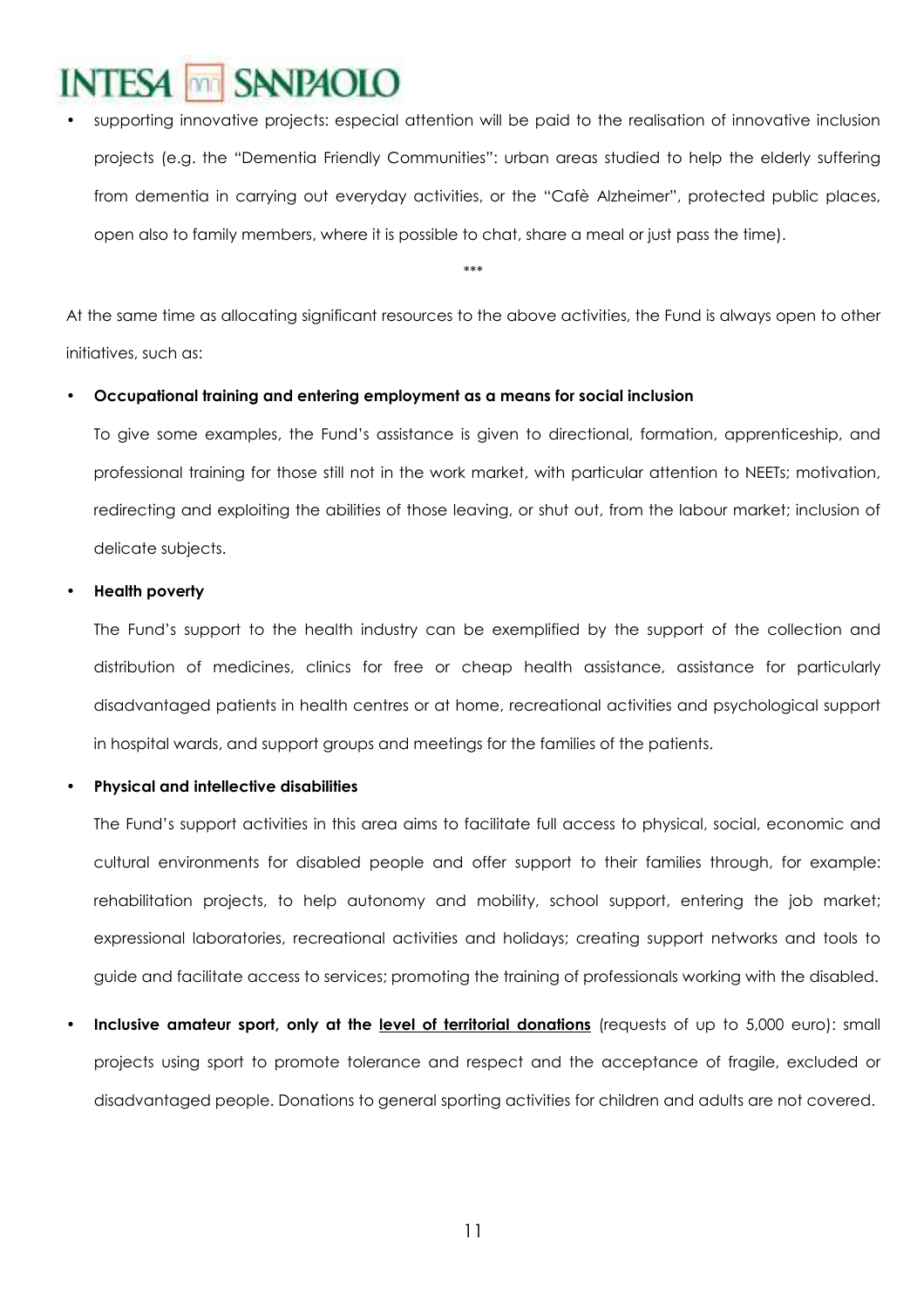#### *2. Culture*

The Fund intends to reward **only cultural projects that qualify as social initiatives** and are therefore addressed to people with insufficient economic resources and fragile people and "outsiders".

Limited examples of this are: artistic courses for abandoned children and adolescents or those from troubled areas; theatrical and musical activities involving prisoners and the disabled; art laboratories to favour social inclusion through the participation of Italians, non-Italians, disabled and able persons; cultural activities for single elderly people; professional artistic training for vulnerable people, artistic activities to raise awareness of serious social problems /bullying, legality, diversity, etc,).

#### *3. Religion*

Beneficiaries of the Fund in this area are religious entities from any faith.

The activities receiving aid are mainly **charities based on solidarity and the centrality of people, and in which the social nature of the action is of paramount importance.**

More specifically, the Fund will support initiatives to fight poverty and social exclusion to help disadvantaged and excluded people, for example: coverage of rent, utilities and health expenses; distribution of food packages and other primary necessities; poor kitchens; temporary shelter for the homeless; communal clinics; welcome centres; social and employment courses; projects to help economically challenged or marginal citizens to attend schools.

#### *4. Research*

Although the share of GNP dedicated to research and development slightly increased in Italy between 2014 and 2016, **it is still markedly lower that the high average levels in the European Union and the principal OECD countries**29. According to a CNR Report30, Italy spends 1.3% of GNP on research and development, the same as Portugal and Estonia, **placing 12th of the 28 countries in the European Union,** below the Czech Republic and Slovenia. The ratio between R&D and GNP rose from 1.0% in 2000 to 1.3% in 2015. Government expenses on R&D remained stationary, just over 0.5% of GNP, while funding from the Ministry of Education, Universities and Research (MUIR) to public research bodies fell from 1,857 million in 2002 to 1,483 million in 2015.

 $\overline{a}$ <sup>29</sup> "Bi-annual report on the university and research system", National Agency for the Evaluation of the University and Research System (2019).

<sup>30</sup> "Report of research and innovation in Italy" National Research Council (2018).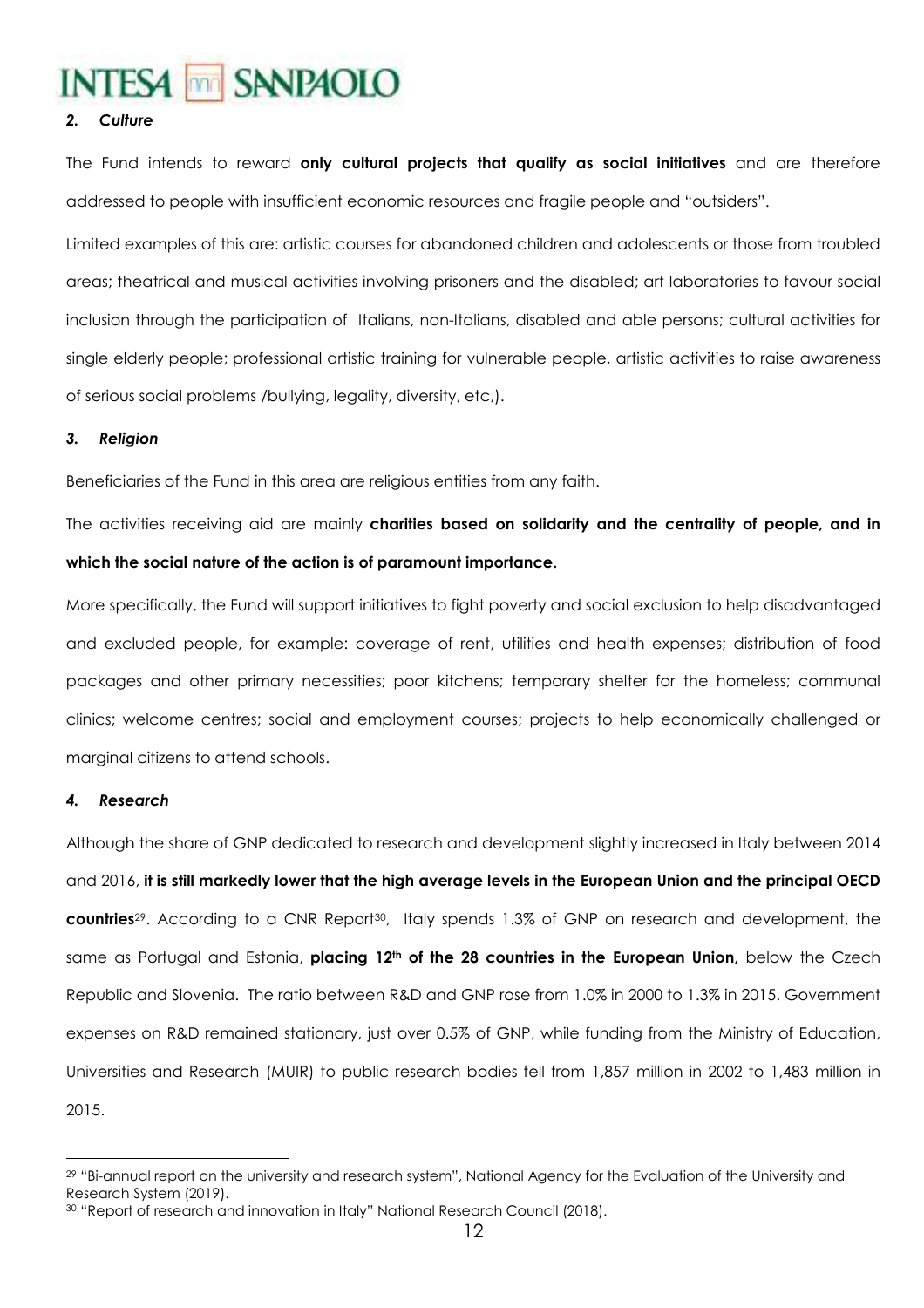The Fund's actions are aimed at drawing attention to those **research projects (in any area of science and technology) whose purpose is to improve life,** resolving serious problems and responding to emerging needs. The purpose of these generous donations in this area are aimed at realising **a limited number of selected projects put forward from the most qualified entities.** 

The Research Area is supported **exclusively by central donations** (requests of over 5,000 euro). The requests may only be presented by entities that directly carry out the research; no funds may be collected on behalf of third parties. The projects are **evaluated by external experts in the different subjects**.

#### **International activities**

While mainly focussing on national activities, the Fund recognises the importance of maintaining international solidarity and making a contribution to the efforts of countries and communities to alleviate world poverty and promote growth and well-being for all people.

The international projects are paid for **exclusively by central donations** (requests over 5,000 euro). The proposals may involve both the social and religious sectors, with priority in both areas given to:

- development of the **communities and areas in which the Intesa Sanpaolo Group operates through its foreign subsidiary banks31**, also in partnerships set up by the International Subsidiary Banks Department. 50% of the resources allocated internationally are given over to this type of prioritised intervention;
- actions in countries that have a **low or medium Human Development Index32**, paying especial attention to the following areas:
	- **economic development and professional training**;
	- **educational poverty**;
	- **food poverty**;
	- **health poverty**;

- **empowerment of women and young people**.
- **actions in poor and emerging countries struck by natural disasters** (earthquakes, floods, drought, etc.).

<sup>31</sup> https://www.group.intesasanpaolo.com/scriptIsir0/si09/chi\_siamo/ita\_wp\_chi\_siamo.jsp

<sup>32</sup> http://hdr.undp.org/en/content/human-development-index-hdi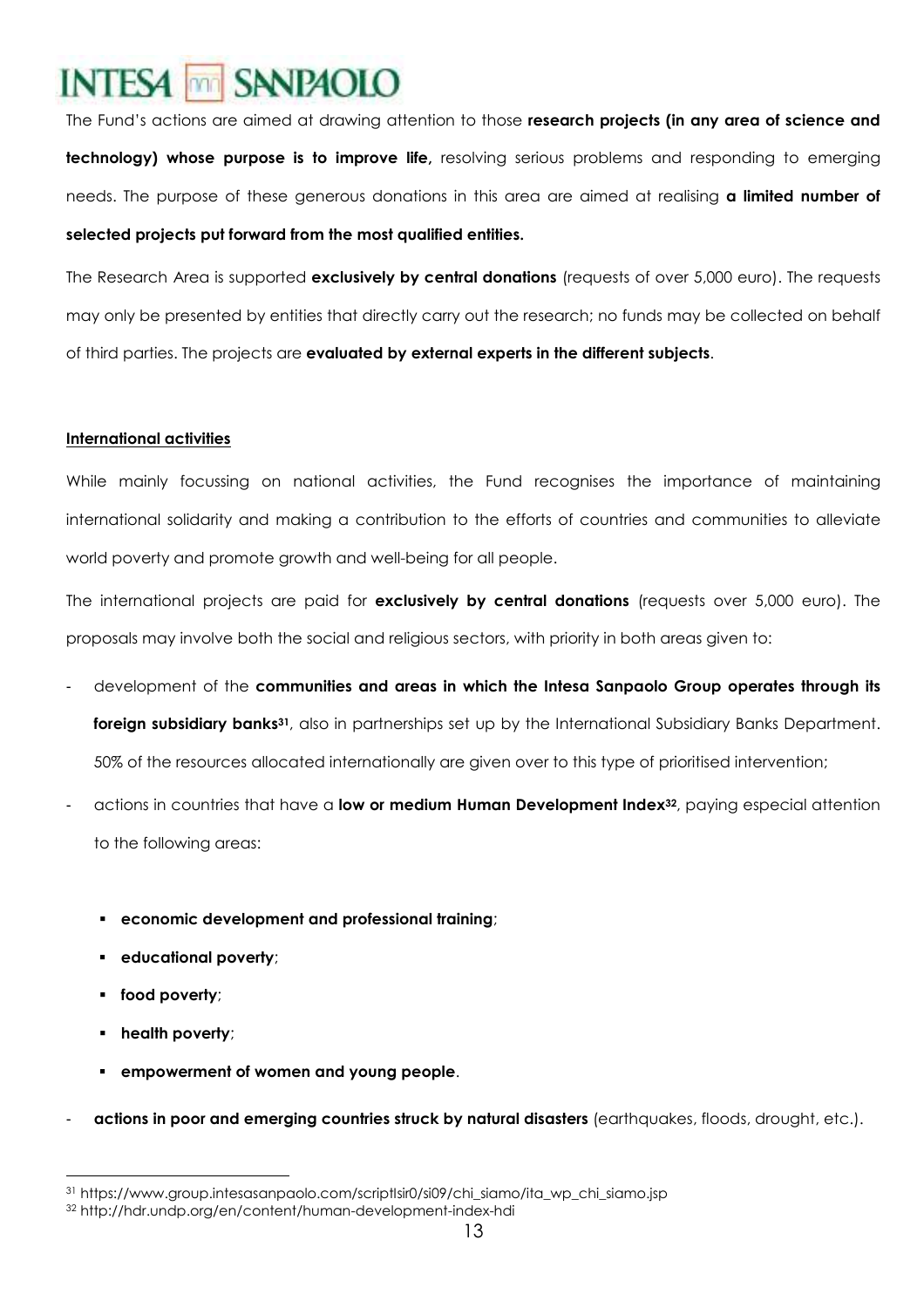\*\*\*

#### **General characteristics of donations**

The Fund's Guide Lines are its way of attributing and selecting the requests for contributions by potential beneficiaries over a two-year period (2019-2020).

All decisions are taken in accordance with the general objectives of the Fund, that is, **maintaining a high level of contributions to projects that have a significant social benefit for the more needy.**

In line with this philosophy, allocation of the Fund's annual resources **favours the Social**, that receives the greater part of available funds.

Irrespective of the area of action, **the selection of projects** is guided by the content of the proposed initiatives and their social and civil effects that are assessed ex ante by gathering information on the entity's capacity to achieve results ("track record"). The selection of the proposals **does not follow a chronological order** but priority is given to requests that have the **best planning, results and most significant social impact with a careful and attentive use of resources.**

In terms of time, **donations normally concern one-year projects.** In the event of multi-year approved and financed only for the first year, it is necessary to re-submit the request for the following years. Whatever the duration of the year, **the maximum limit to support is three consecutive years**; in this way, more opportunities for access to resources may be offered to a variety of initiatives. There is also an overall commitment to the **diversification of beneficiaries each year**.

Regarding the type of initiatives funded, **only projects are considered to the exclusion of supporting the day-to-day activities of the applicants**.

#### **In addition, the following are excluded**:

- projects exclusively aimed at the construction, rebuilding, restoration or restructuring of assets and properties;
- acquisition of equipment and durable assets: these cost items may be included in the project budget to the sum of no more than 20% of the request to the Fund;
- projects for commercial development, even if connected to social activities (e.g. establishment and start-up of co-operatives and social enterprises, franchising, development of brands/packaging/merchandising, etc.);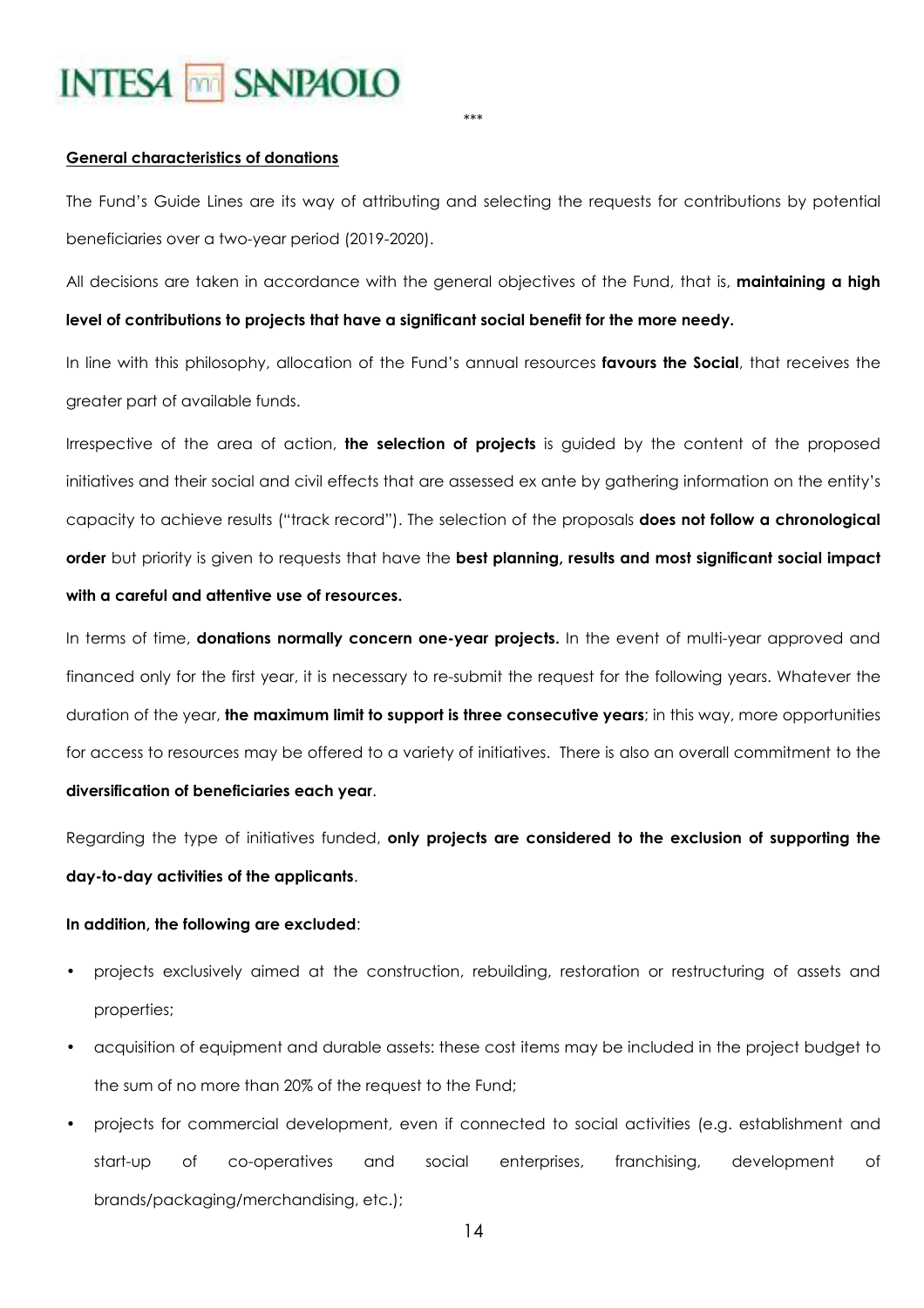- projects requiring the organisation of initiatives and provision of onerous or non-price controlled;
- money-raising events and activities;
- shares in any type of business (start-ups, co-operatives);
- advertising and visibility: these cost items may be entered in the project budget for a sum of no more than 5% of the request to the Fund;
- organisation of traditional, promotional, touristic or commercial events;
- organisation of competitions and prizes;
- publication of musical works, books or editorial initiatives for social purposes, unless they have a particular national or local relevance, and distribution incurs no expense.

The Fund's resources are traditionally assigned to **development projects.** However, the possibility is considered of supporting actions in emergency situations, in the case of catastrophes or extraordinary events for which Intesa Sanpaolo or the banking system in general decides to take dedicated action.

The **donations** fall into two categories:

- 1. **Central** over €5,000: these concern support of projects that may be considered significant because of the subject and the resources involved, that have a major social impact and preferably involve large areas (entire countries, several regions, a whole region). They are overseen and managed by the Technical Secretariat of the Presidency;
- 2. **Territorial** maximum of €5,000: these are aimed at supporting small projects with a direct local impact that express the local community. They are managed and authorised in a decentralised approach by the Banca dei Territori Department through the Regional Offices.

The entities **requesting a contribution** to their projects from the Fund for an amount **equal to or above €100,00** must be subjected to an external **Monitoring and Assessment** of the activities and results carried out by one of the university institutions identified by the Fund (the list can be found on the website:

https://www.group.intesasanpaolo.com/scriptIsir0/si09/banca\_e\_societa/ita\_fondo\_beneficenza\_monitorag gio\_valutazione.jsp#/banca\_e\_societa/ita\_fondo\_beneficenza\_monitoraggio\_valutazione.jsp.

15